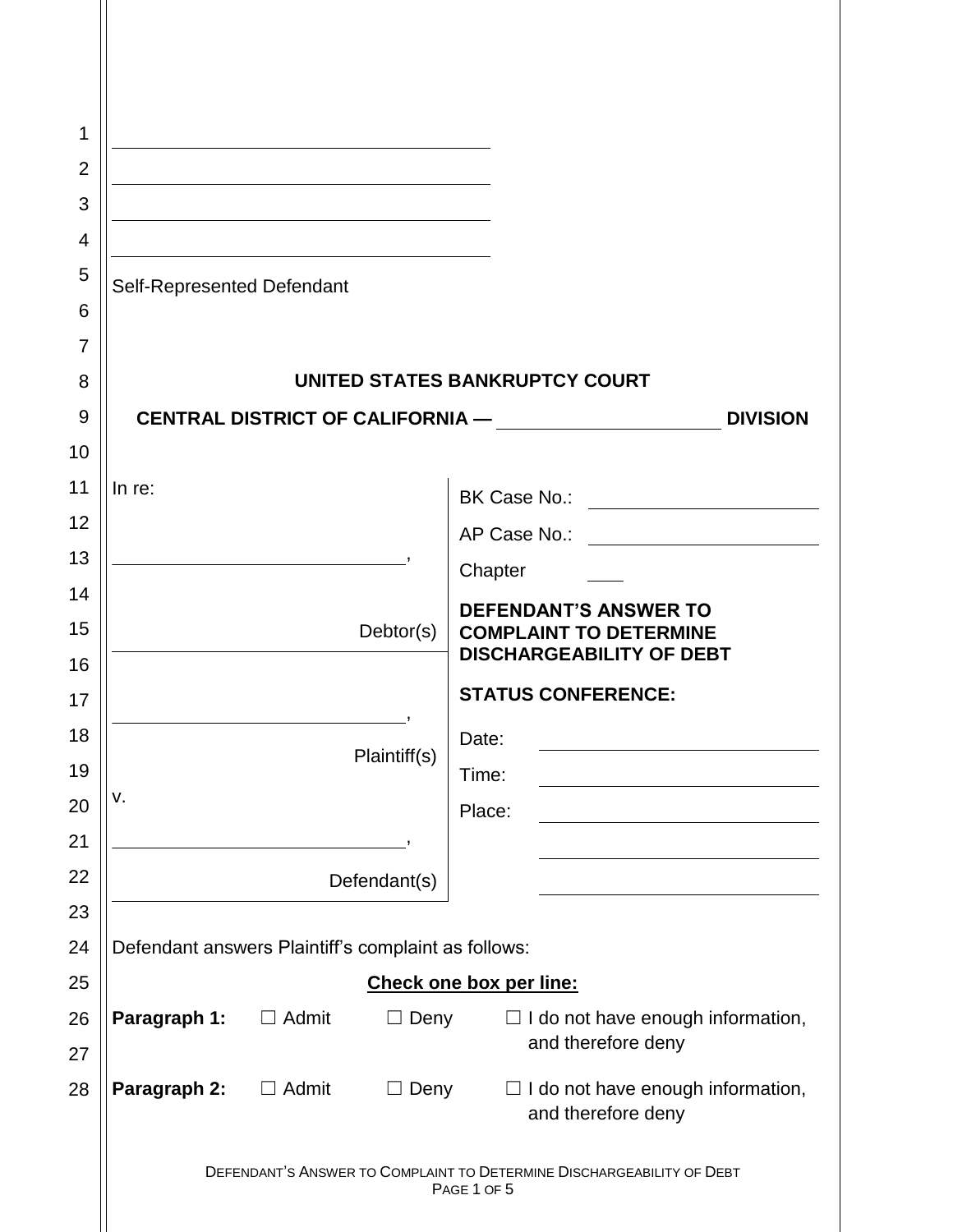| 1<br>$\overline{2}$ | Paragraph 3:  | $\Box$ Admit | Deny        | I do not have enough information,<br>and therefore deny        |
|---------------------|---------------|--------------|-------------|----------------------------------------------------------------|
| 3                   | Paragraph 4:  | $\Box$ Admit | Deny        | I do not have enough information,                              |
| 4                   |               |              |             | and therefore deny                                             |
| 5                   | Paragraph 5:  | $\Box$ Admit | Deny        | I do not have enough information,                              |
| 6                   |               |              |             | and therefore deny                                             |
| $\overline{7}$      | Paragraph 6:  | $\Box$ Admit | $\Box$ Deny | I do not have enough information,                              |
| 8                   |               |              |             | and therefore deny                                             |
| 9<br>10             | Paragraph 7:  | $\Box$ Admit | $\Box$ Deny | $\Box$ I do not have enough information,<br>and therefore deny |
| 11                  | Paragraph 8:  | $\Box$ Admit | Deny        | $\Box$ I do not have enough information,                       |
| 12                  |               |              |             | and therefore deny                                             |
| 13                  | Paragraph 9:  | $\Box$ Admit | Deny        | I do not have enough information,<br>and therefore deny        |
| 14                  |               |              |             |                                                                |
| 15<br>16            | Paragraph 10: | $\Box$ Admit | $\Box$ Deny | $\Box$ I do not have enough information,<br>and therefore deny |
| 17                  | Paragraph 11: | Admit        | Deny        | I do not have enough information,                              |
| 18                  |               |              |             | and therefore deny                                             |
| 19                  | Paragraph 12: | $\Box$ Admit | Deny        | I do not have enough information,                              |
| 20                  |               |              |             | and therefore deny                                             |
| 21                  | Paragraph 13: | $\Box$ Admit | $\Box$ Deny | I do not have enough information,                              |
| 22                  |               |              |             | and therefore deny                                             |
| 23                  | Paragraph 14: | $\Box$ Admit | Deny        | I do not have enough information,                              |
| 24                  |               |              |             | and therefore deny                                             |
| 25                  | Paragraph 15: | $\Box$ Admit | Deny        | $\Box$ I do not have enough information,                       |
| 26                  |               |              |             | and therefore deny                                             |
| 27                  | Paragraph 16: | $\Box$ Admit | $\Box$ Deny | $\Box$ I do not have enough information,<br>and therefore deny |
| 28                  |               |              |             |                                                                |
|                     |               |              |             |                                                                |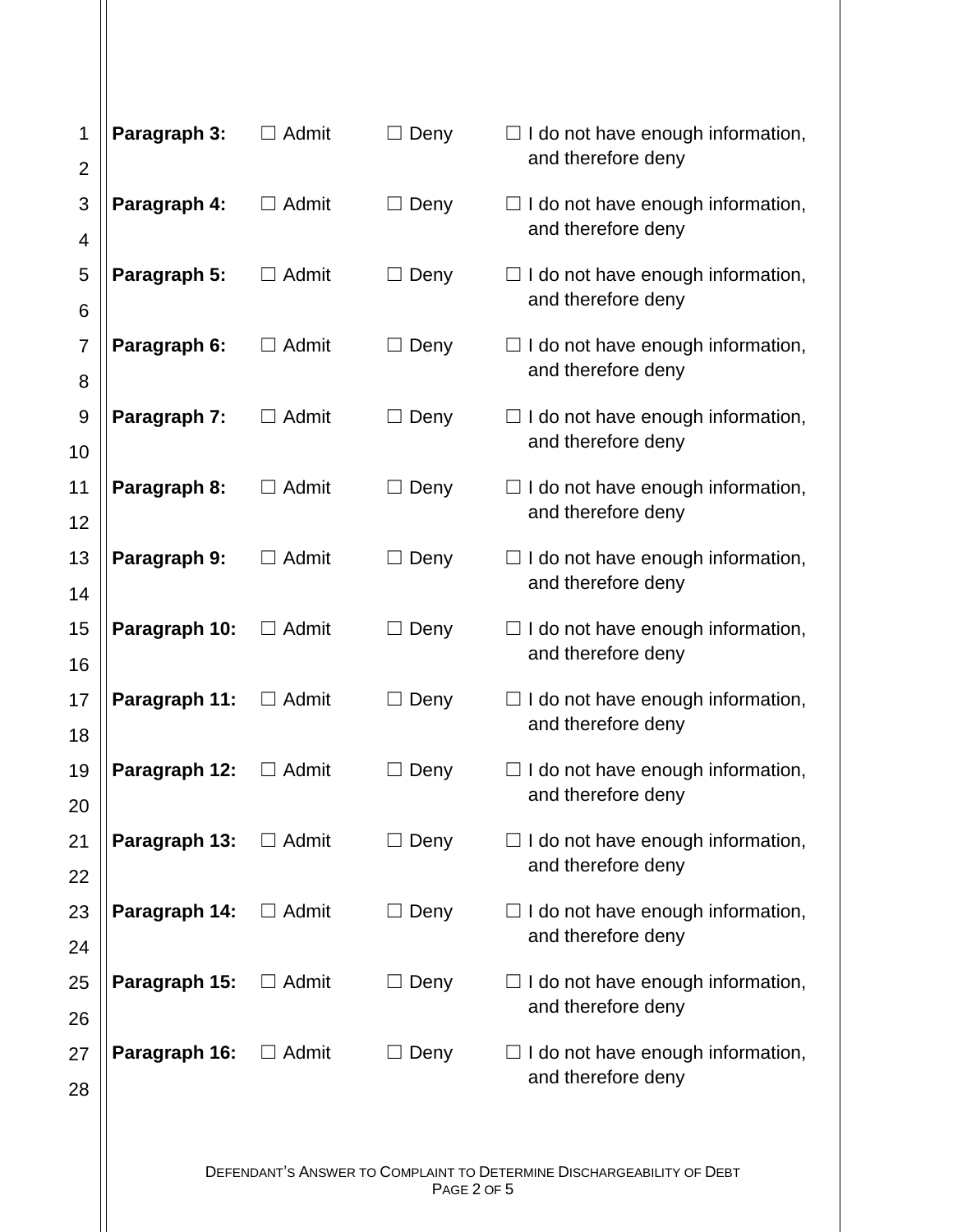| 1<br>$\overline{c}$ | Paragraph 17: | $\Box$ Admit | $\Box$ Deny | I do not have enough information,<br>and therefore deny |
|---------------------|---------------|--------------|-------------|---------------------------------------------------------|
| 3                   | Paragraph 18: | $\Box$ Admit | $\Box$ Deny | I do not have enough information,                       |
| 4                   |               |              |             | and therefore deny                                      |
| 5                   | Paragraph 19: | $\Box$ Admit | Deny<br>Ш   | I do not have enough information,                       |
| 6                   |               |              |             | and therefore deny                                      |
| $\overline{7}$      | Paragraph 20: | $\Box$ Admit | $\Box$ Deny | $\Box$ I do not have enough information,                |
| 8                   |               |              |             | and therefore deny                                      |
| 9                   | Paragraph 21: | Admit        | Deny        | I do not have enough information,                       |
| 10                  |               |              |             | and therefore deny                                      |
| 11                  | Paragraph 1:  | $\Box$ Admit | Deny        | I do not have enough information,<br>and therefore deny |
| 12                  |               |              |             |                                                         |
| 13                  | Paragraph 22: | $\Box$ Admit | Deny        | I do not have enough information,<br>and therefore deny |
| 14                  |               |              |             |                                                         |
| 15                  | Paragraph 23: | $\Box$ Admit | $\Box$ Deny | I do not have enough information,<br>and therefore deny |
| 16                  |               |              |             |                                                         |
| 17                  | Paragraph 24: | Admit        | $\Box$ Deny | I do not have enough information,<br>and therefore deny |
| 18                  |               |              |             |                                                         |
| 19<br>20            | Paragraph 25: | Admit        | Deny        | I do not have enough information,<br>and therefore deny |
| 21                  | Paragraph 26: | $\Box$ Admit | $\Box$ Deny | $\Box$ I do not have enough information,                |
| 22                  |               |              |             | and therefore deny                                      |
| 23                  | Paragraph 27: | $\Box$ Admit | Deny        | I do not have enough information,                       |
| 24                  |               |              |             | and therefore deny                                      |
| 25                  | Paragraph 28: | $\Box$ Admit | $\Box$ Deny | I do not have enough information,                       |
| 26                  |               |              |             | and therefore deny                                      |
| 27                  | Paragraph 29: | $\Box$ Admit | $\Box$ Deny | I do not have enough information,                       |
| 28                  |               |              |             | and therefore deny                                      |
|                     |               |              |             |                                                         |
|                     |               |              |             |                                                         |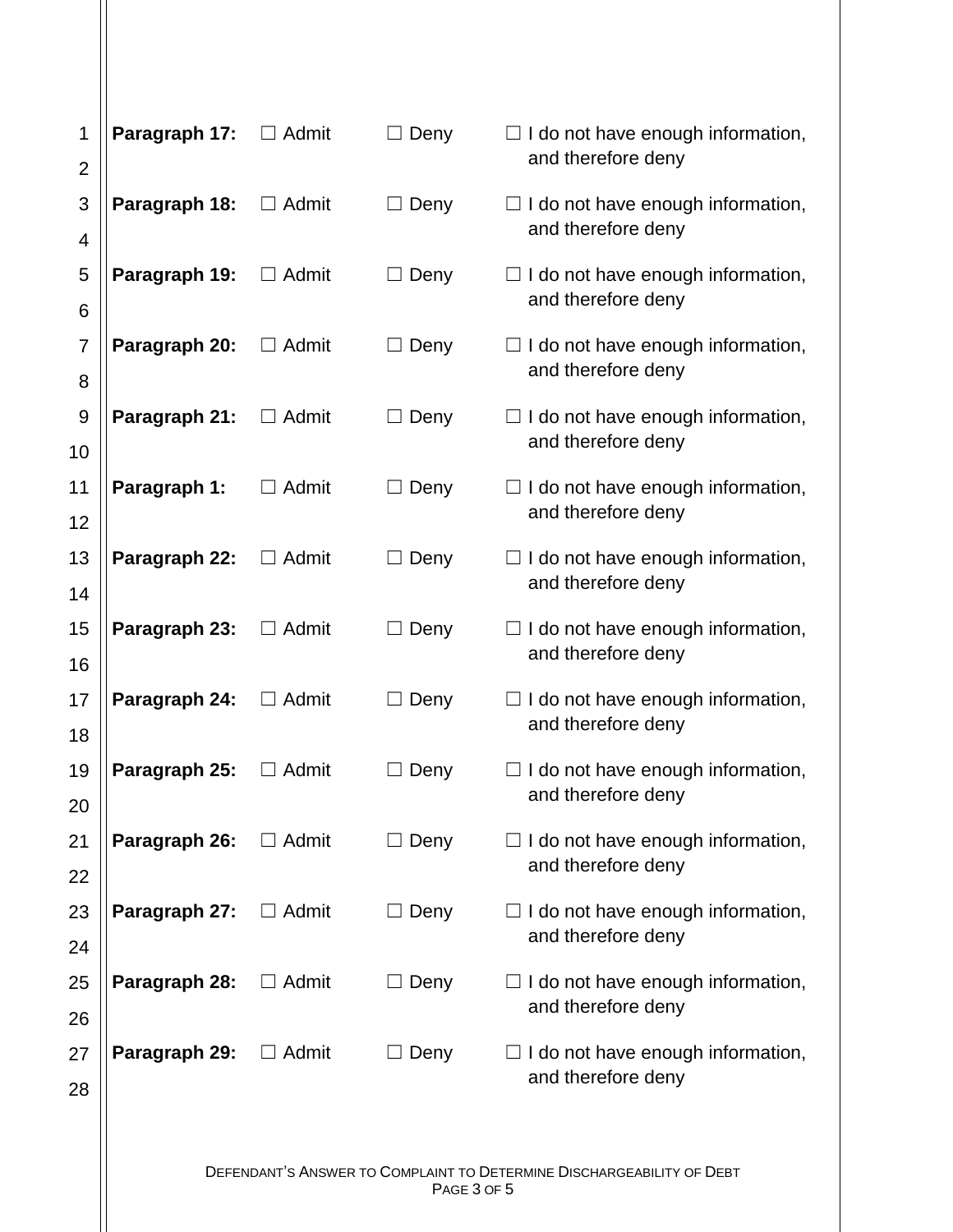| 1<br>$\overline{c}$ | Paragraph 30: | $\Box$ Admit | $\Box$ Deny | I do not have enough information,<br>and therefore deny        |
|---------------------|---------------|--------------|-------------|----------------------------------------------------------------|
| 3                   | Paragraph 31: | $\Box$ Admit | $\Box$ Deny | I do not have enough information,                              |
| 4                   |               |              |             | and therefore deny                                             |
| 5                   | Paragraph 32: | $\Box$ Admit | Deny<br>Ш   | I do not have enough information,                              |
| 6                   |               |              |             | and therefore deny                                             |
| $\overline{7}$      | Paragraph 33: | $\Box$ Admit | $\Box$ Deny | $\Box$ I do not have enough information,                       |
| 8                   |               |              |             | and therefore deny                                             |
| 9<br>10             | Paragraph 34: | Admit        | Deny        | I do not have enough information,<br>and therefore deny        |
| 11                  | Paragraph 35: | $\Box$ Admit | Deny        | I do not have enough information,                              |
| 12                  |               |              |             | and therefore deny                                             |
| 13                  | Paragraph 36: | $\Box$ Admit | Deny        | I do not have enough information,                              |
| 14                  |               |              |             | and therefore deny                                             |
| 15                  | Paragraph 37: | $\Box$ Admit | $\Box$ Deny | I do not have enough information,                              |
| 16                  |               |              |             | and therefore deny                                             |
| 17                  | Paragraph 38: | Admit        | $\Box$ Deny | I do not have enough information,                              |
| 18                  |               |              |             | and therefore deny                                             |
| 19                  | Paragraph 39: | Admit        | Deny        | I do not have enough information,<br>and therefore deny        |
| 20                  |               |              |             |                                                                |
| 21                  | Paragraph 40: | $\Box$ Admit | $\Box$ Deny | $\Box$ I do not have enough information,<br>and therefore deny |
| 22                  | Paragraph 41: | $\Box$ Admit | Deny        | I do not have enough information,                              |
| 23<br>24            |               |              |             | and therefore deny                                             |
| 25                  | Paragraph 42: | $\Box$ Admit | $\Box$ Deny | I do not have enough information,                              |
| 26                  |               |              |             | and therefore deny                                             |
| 27                  | Paragraph 43: | $\Box$ Admit | $\Box$ Deny | I do not have enough information,                              |
| 28                  |               |              |             | and therefore deny                                             |
|                     |               |              |             |                                                                |
|                     |               |              |             |                                                                |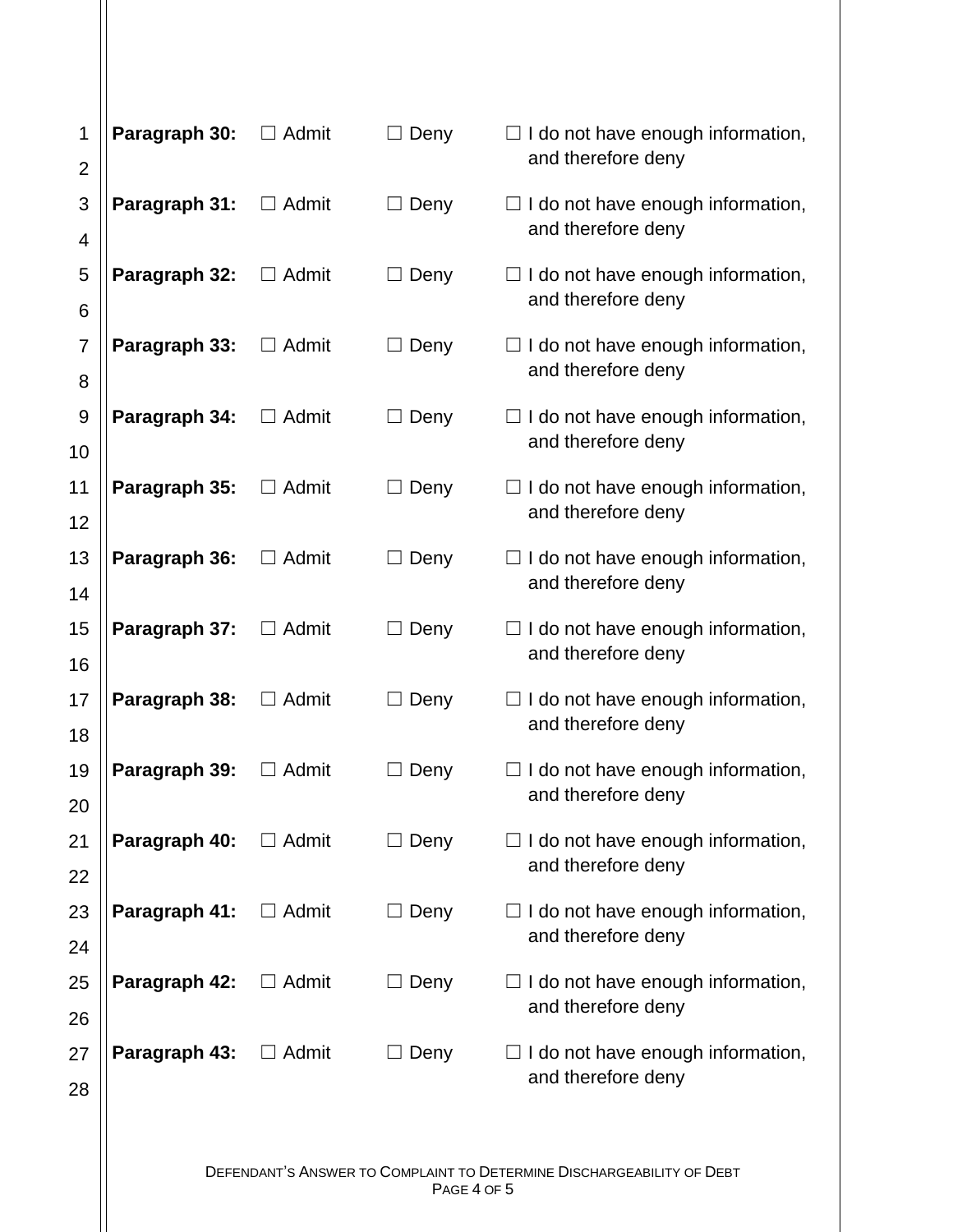| $\mathbf 1$    | WHEREFORE, Defendant prays as follows:                                             |  |  |
|----------------|------------------------------------------------------------------------------------|--|--|
| $\overline{2}$ | 1. That Plaintiff take nothing by reason of its complaint and that judgment be     |  |  |
| 3              | rendered in favor of Defendant;                                                    |  |  |
| 4              | 2. That Defendant be awarded costs of suit, including attorneys' fees, incurred in |  |  |
| 5              | the defense of this action, pursuant to 11 U.S.C. § 523(d); and                    |  |  |
| 6              | 3. For such other and further relief as the Court deems just and proper.           |  |  |
| 7              |                                                                                    |  |  |
| 8              |                                                                                    |  |  |
| 9              | Defendant<br>Date                                                                  |  |  |
| 10             |                                                                                    |  |  |
| 11             |                                                                                    |  |  |
| 12             |                                                                                    |  |  |
| 13             |                                                                                    |  |  |
| 14             |                                                                                    |  |  |
| 15             |                                                                                    |  |  |
| 16             |                                                                                    |  |  |
| 17             |                                                                                    |  |  |
| 18             |                                                                                    |  |  |
| 19             |                                                                                    |  |  |
| 20             |                                                                                    |  |  |
| 21             |                                                                                    |  |  |
| 22             |                                                                                    |  |  |
| 23             |                                                                                    |  |  |
| 24             |                                                                                    |  |  |
| 25             |                                                                                    |  |  |
| 26             |                                                                                    |  |  |
| 27             |                                                                                    |  |  |
| 28             |                                                                                    |  |  |
|                |                                                                                    |  |  |
|                | DEFENDANT'S ANSWER TO COMPLAINT TO DETERMINE DISCHARGEABILITY OF DEBT              |  |  |